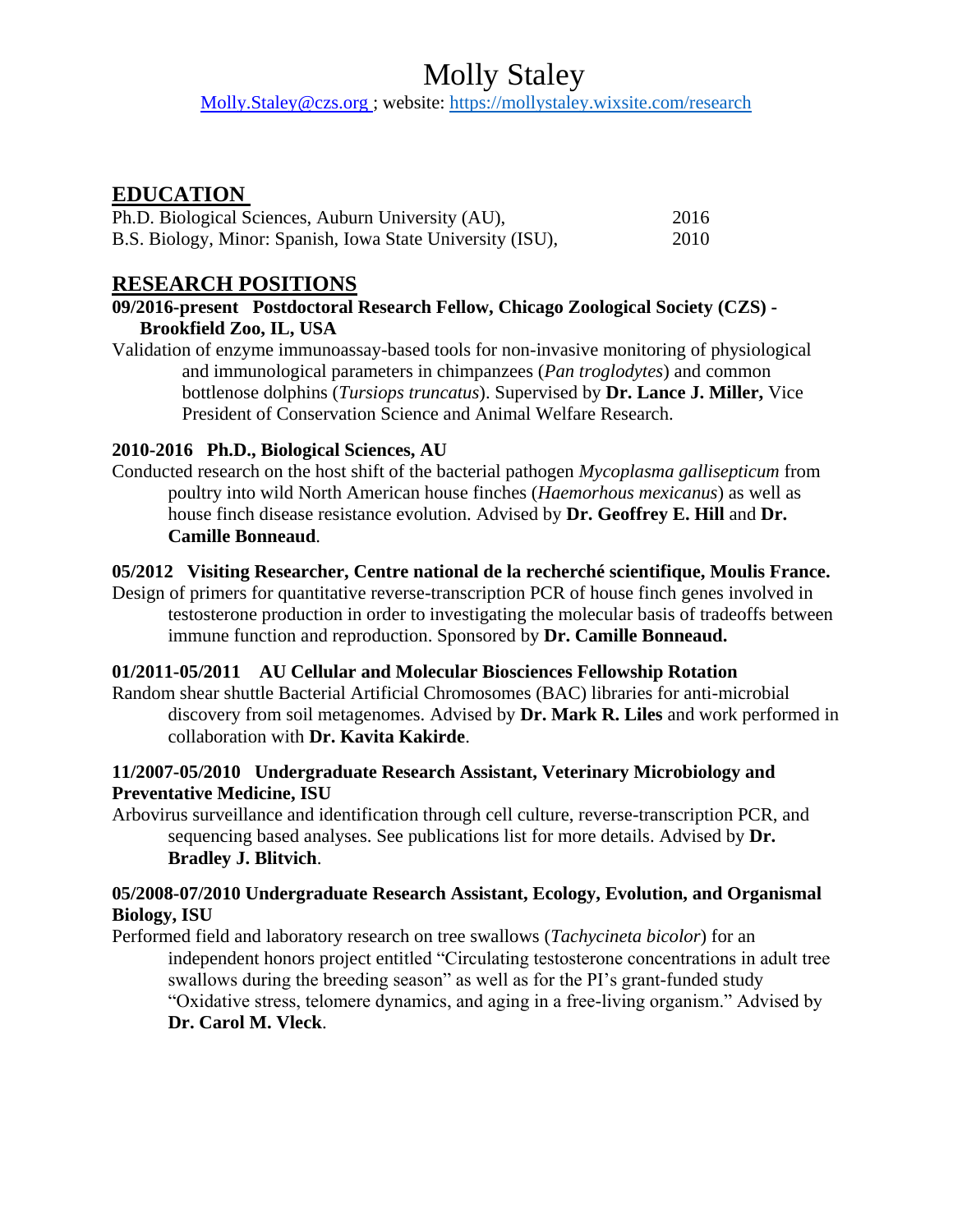## **RESEARCH FUNDING**

- 2018 Women's Board of the Chicago Zoological Society, CZS (PI, \$6,443)
- 2017 Women's Board of the Chicago Zoological Society, CZS (PI, \$4,330)
- 2012-16 Graduate Student Dissertation Research Award, AU (three awards totaling \$1,500)
- 2013-15 College of Sciences and Mathematics Graduate Student Travel Award, AU (three awards totaling \$1,100)
- 2012-15 Cellular and Molecular Biosciences (CMB) Program Summer Graduate Research Fellowship, AU (four awards totaling \$19,224)
- 2014 Louis Agassiz Fuertes Grant, Wilson Ornithological Society (\$2,500)
- 2014 Grant in Aid of Research, Society for Integrative and Comparative Biology (\$1,000)
- 2013 American Ornithologists' Union Research Award (\$2,497)
- 2012 Dan C. Holliman Research Fund, Alabama Ornithological Society (\$1,000)
- 2012 Walter F. Coxe Research Fund, Birmingham Audobon Society (\$1,700)
- 2011 Research Training Exchange Grant, NSF Research Collaborative Network in Ecological Immunology (\$2,000)
- 2010 CMB Program Doctoral Graduate Research Fellowship, AU (\$18,360)
- 2009 Honors Program Grant, ISU (\$616)

## **PUBLICATIONS**

### **Peer-reviewed Publications**

- 11. Bonneaud, C, L Tardy, M Giradeau, **M Staley**, GE Hill, and KJ McGraw. *In press.* Rapid antagonistic co-evolution in an emerging pathogen and its vertebrate host. Current Biology.
- 10. **Staley, M,** MG Conners, K Hall, and LJ Miller*.* 2018*.* Linking stress and immunity: Immunoglobulin A as a non-invasive physiological biomarker in animal welfare studies. Hormones and Behavior 102: 55-68.
- 9. **Staley, M,** C Bonneaud, KJ McGraw, CM Vleck, and GE Hill. 2018. Detection of *Mycoplasma gallisepticum* in house finches (*Haemorhous mexicanus*) from Arizona. Avian Diseases 62: 14-17.
- 8. **Staley, M,** GE Hill, CC Josefson, JW Armbruster, and C Bonneaud. 2018*.* Bacterial pathogen emergence requires more than direct contact with a novel passerine host. Infection and Immunity 86: e00863-17.
- 7. **Staley, M,** and C Bonneaud. 2015. Immune responses of wild birds to emerging infectious diseases. Parasite Immunology 37: 242-254.
- 6. McGraw, KJ, M Giradeau, GE Hill, MB Toomey, and **M Staley**. 2013. Ketocarotenoid circulation, but not retinal carotenoid accumulation, is linked to eye disease status in a wild songbird. Archives of Biochemistry and Biophysics 539: 156-162.
- 5. Blitvich, BJ, **M Staley**, MA Loroño-Pino, JE Garcia-Rejon, JA Farfan-Ale, and KS Dorman. 2012. Identification of a novel subtype of South River virus (family Bunyaviridae). Archives of Virology 157:1205-1209.
- 4. **Staley, M**, CM Vleck, and D Vleck. 2011. Plasma testosterone concentrations in adult tree swallows during the breeding season. Wilson Journal of Ornithology. 123: 608-613.
- 3. Farfan-Ale, JA, MA Loroño-Pino, JE Garcia-Rejon, V Soto, M Lin, **M Staley**, KS Dorman, LC Bartholomay, E Hovav, and BJ Blitvich. 2010. Detection of flaviviruses and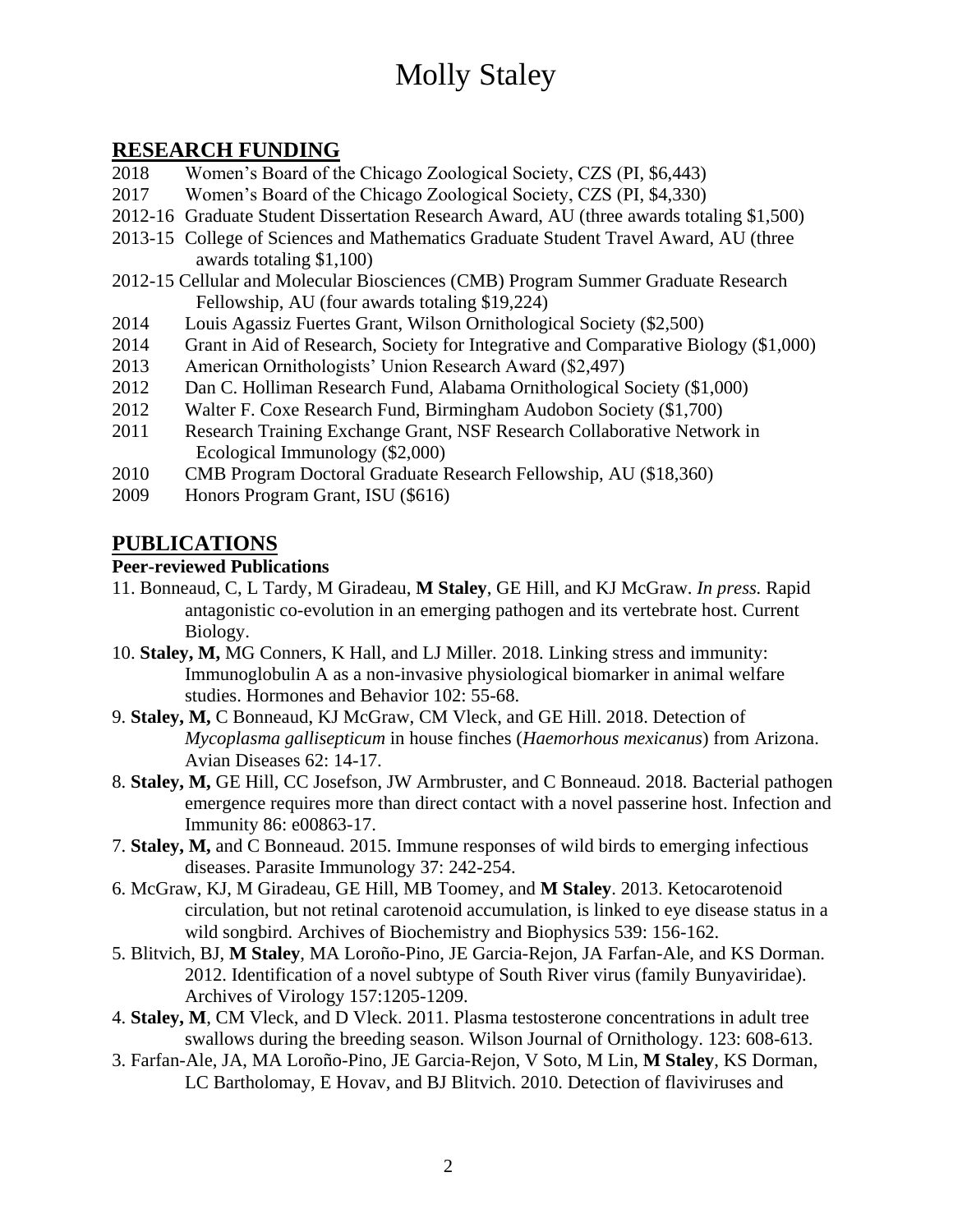orthobunyaviruses in mosquitoes in the Yucatan Peninsula of Mexico in 2008. Vector-Borne and Zoonotic Diseases 10: 777-783.

- 2. **Staley, M**, KS Dorman, LC Bartholomay, I Fernández-Salas, JA Farfan-Ale, MA Loroño-Pino, JE Garcia-Rejon, L Ibarra-Juarez, and BJ Blitvich. 2010. Universal primers for the amplification and sequence analysis of actin-1 from diverse mosquito species. Journal of the American Mosquito Control Association 26: 214-218.
- 1. Blitvich, BJ, M Lin, KS Dorman, V Soto, E Hovav, BJ Tucker, **M Staley**, KB Platt, and LC Bartholomay. 2009. Genomic sequence and phylogenetic analysis of culex flavivirus, an insect-specific flavivirus, isolated from Culex pipiens (Diptera: Culicidae) in Iowa. Journal of Medical Entomology 46: 934-941.

## **TEACHING EXPERIENCE**

### **Lecture Experience**

- 2013 Guest Lecturer for Genetics (AU BIOL 3000, 250 students): Gene Regulation and the Lac Operon
- 2012 Guest Lecturer for Ornithology (AU BIOL 5750, 40 students): Avian Diseases
- 2011 Gave four lectures in Molecular Developmental Biology (AU VBMS 7720, graduate course designed to simultaneously provide lecture experience)

### **Graduate Teaching Assistant, Department of Biological Sciences, AU**

- 2013-16 Genetics Laboratory (AU BIOL 3000, 2 semesters)
- 2015-16 Organismal Biology Laboratory (AU BIOL 1031, 3 semesters)
- 2014 Recombinant DNA and Gene Expression Laboratory (AU BIOL 5521/6521, 1 semester)
- 2012 Immunology Laboratory (AU BIOL 5501/6501, 1 semester)
- 2012-14 Ornithology Laboratory (AU BIOL 5750/6750, 2 semesters)
- 2011-13 Principles of Biology Laboratory (AU BIOL 1021, 2 semesters)

### **Adjunct Instructor, AU-Montgomery Seamless Admission Program**

- 2013-15 Organismal Biology Laboratory (AUM BIOL 1021, 3 semesters)
- 2012-14 Principles of Biology Laboratory (AUM BIOL 1011, 3 semesters)

## **OUTREACH AND SERVICE**

### **Outreach**

- 2017 Coordinated hour-long scat chat activity for zoo camps for  $4<sup>th</sup>$ -8<sup>th</sup> grades, CZS
- 2016-17 Project SEARCH mentor providing job training for adults with developmental disabilities, CZS
- 2015 Pi Day, STEM education and outreach event for Girl Scouts volunteer, Graduate Women in Science, AU
- 2014 AU Explore volunteer, AU
- 2014 Bird Studies badge leader for Boy Scouts, Merit Badge University, AU
- 2013-14 Junior Mad Scientist Open House volunteer, Graduate Women in Science, AU
- 2012-14 Group project sponsor, Honors Organismal Biology, AU (3 semesters)

### **University Service**

2015-16 Graduate Student Representative, University Concessions Board, AU